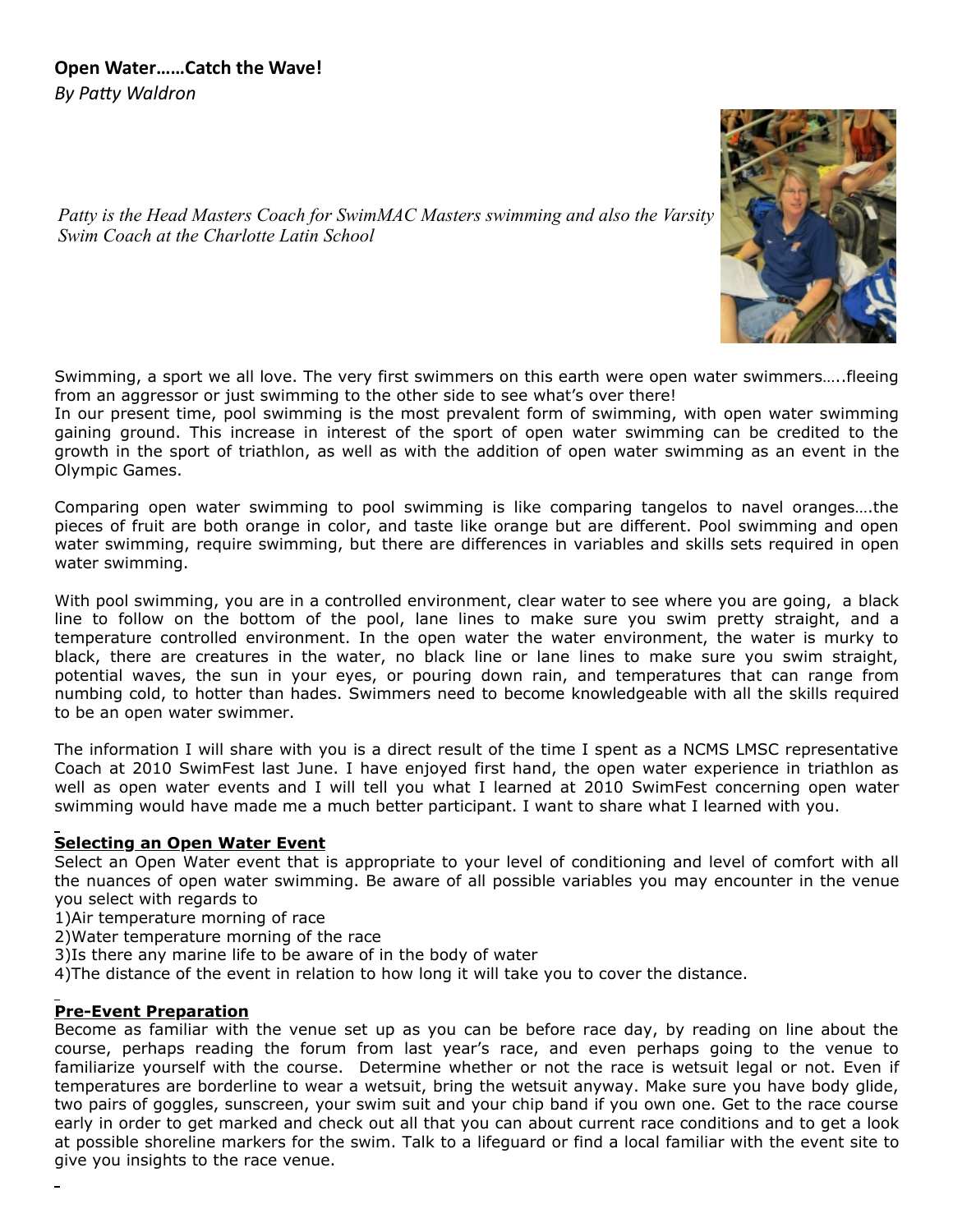## **Starting Skills**

With any start, position yourself appropriate to your ability and confidence with regards to front-centerback, wide left, center, or wide right of the starting group. Starts for open water vary depending upon the venue set-up. You can have a beach running start, a standing in the water standing start and an in the water treading start. You should get in the water to warm-up and get used to the bottom of the body of water where you may need to run.

**Running Starts/Exiting**-With a running start you need to run into the water and swing ankle wide over the water, then evolve to a high knee run, then into dolphin dives. If the start is in the water, be sure not to get in too early and get exhausted from too much treading. With exiting, you do what was just listed in reverse. When finishing you should get upright and start running as soon as possible. This is to ensure you have blood in your leg muscles and once you get out of the water, you are ready to run. If you swim as far as you can, you are guaranteed difficulty when trying to stand straight up. People who swim too far to shore fall down frequently.

### **Sighting Skills**

You will need to arm yourself with different sighting skills. Sighting skills are modified swimming styles to improve your course vision relative to the conditions. Your goal in sighting is to keep making forward progress with the least amount of disturbance to your swimming rhythm. In calm waters the Alligator method or the Sneak a Peek method should be used. With Alligator breathing you swim with just your goggles above the surface of the water looking forward. To breathe during this method you put your head back to optimal swim position and take a regular breath. On Sneak a Peek breathing the swimmer looks up and then turns to the side for a breath all in one motion. Both of these methods take very little energy and can allow the swimmer to see pretty clearly.

In rough waters it is necessary to use either head up breaststroke or to Tarzan swimming for sighting. With head up breaststroke the swimmer keeps the head out of the water with the chin resting on the surface of the water. The Tarzan stroke is head up freestyle, with a shorter stroke. Keep the eyes focused on the target being looked at. Both the head up breaststroke and Tarzan freestyle stroke coast a lot of energy.

### **Cornering Buoys**

Learning how to corner a buoy efficiently will save energy and help you keep your stroke rhythm. Have you ever tried to swim in a semi-circle…….it is very difficult and you do not want to do this during a triathlon. Instead you need to learn two of the most common turning techniques, the backstroke cornering technique, or the water polo kick turn.

With the backstroke turning method, the swimmer will swim one free stroke beyond the buoy and take a backstroke rotating toward the buoy for a 90 degree turn and repeat if the turn is 180 degree turn. This is a very fluid turning method and totally is compatible to the swimming rhythm. The water polo kick method works if you are turning right, then your left foot would come out and slap the water with a polo type kick to cause your body to pivot in the direction you want to turn. The opposite works to turn left.

### **Pack/Draft Swimming**

When swimming in open water, be prepared for close swimming and even contact. Be prepared for other swimmers to be in your personal space! Remember, you could be drafting, or you could be the one that someone else is drafting off of you. Positions in life can be changed…..swim to where you are comfortable! Optimal drafting space is close. If you are side drafting, then you should swim with your head at the swimmer's hip that you are drafting. If you are drafting from behind, then swim within three feet behind the swimmer in front of you. If you are drafting in a pack, learn to swim in the lateral wave zone. The lateral wave is the wave created by the lead swimmer and it will pull you along. Just watch a swimmer or even a duck in a pond swim away from you. Look at either side of the object moving away from you and you will see a wave coming off the body on either side.

### **Training**

When possible:

- 1)Swim in pools without lane lines
- 2)swim on purpose 3-4 abreast in a lane to experience people swimming in your personal space
- 3) Integrate sighting drills into pool workouts
- 4)When possible swim with people or a guide in open water
- 5)Swim some workouts without pushing off any walls.